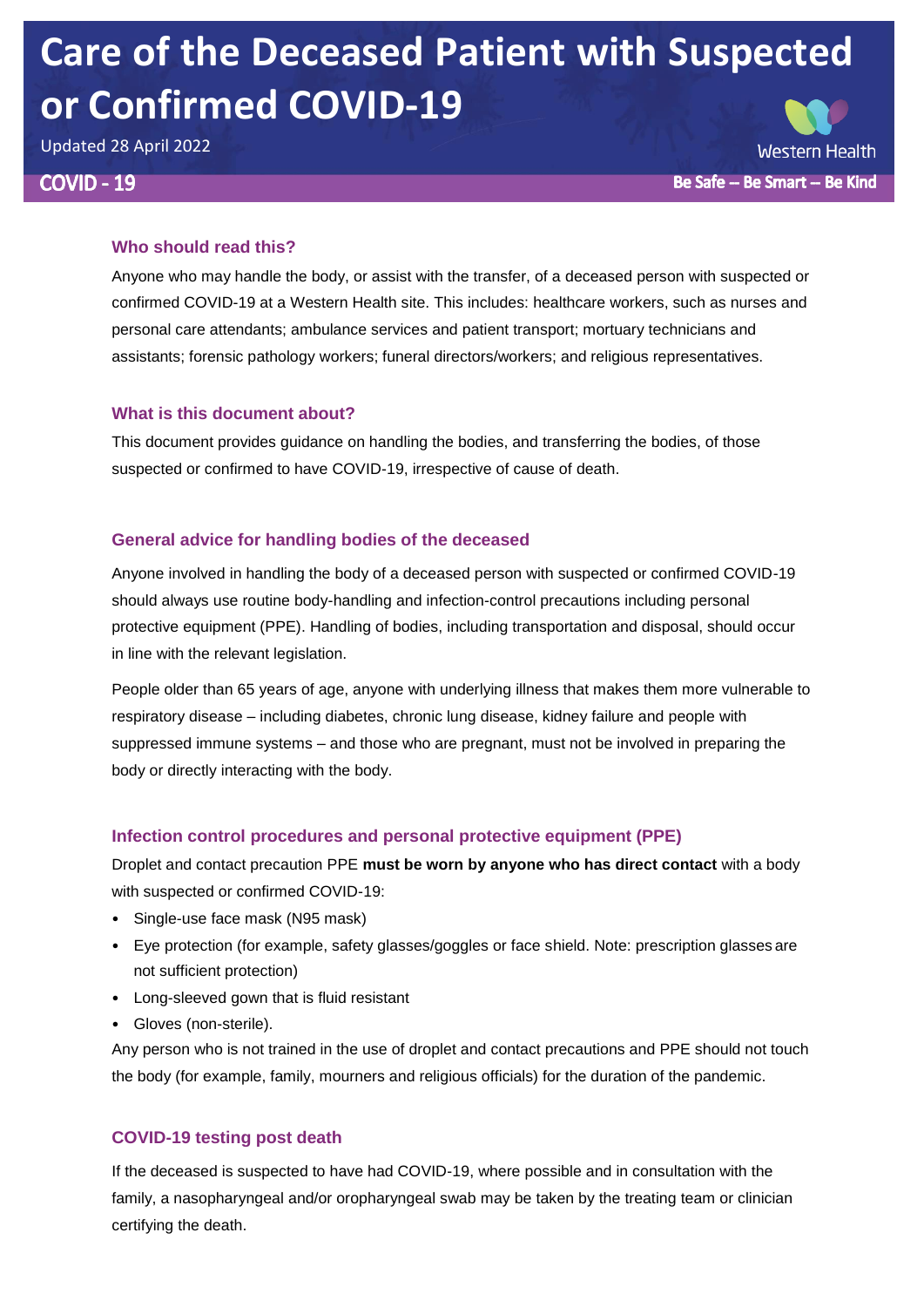Communication of results of a post-mortem COVID-19 test is the responsibility of the requesting medical practitioner. The medical practitioner should communicate the results to the family, funeral director, first responders and treating team. The Access Manager/ After Hours Access Manager will support the medical practitioner to communicate the results with the funeral director (details below).

#### **Immediate care following death (in a health service)**

Interactions with the body at the place of death will be limited by relevant Western Health policies and infection control measures and may be permitted for cases where next of kin were unable to visit prior to death. Any interaction should occur as quickly as possible from time of death. Consider using technology to facilitate viewing and interactions with the deceased.

The Department of Health (DH) recommends that mourners should be allowed to view the body but should avoid touching the deceased. Mourners should avoid receiving items that were on the body or in contact with the body (for example, jewellery), where possible. Clean and disinfect any items before they are passed on to mourners. For example, jewellery can be wiped over with green Clinell wipes and handed to family in a plastic bag.

#### **Cultural or religious practices**

Cultural or religious practices for the deceased and their next of kin may need to be adapted to accommodate Western Health policies and the requirements of the Department of Health (see reference list). It is recommended that members of the family or the community should avoid washing and/or wrapping the deceased, and should avoid conducting any practices which involve purging the stomach of the deceased. Shrouding, bathing and any other practices to prepare the body for the funeral can only be performed by people who have been provided with training on how to wear, use and remove appropriate PPE, by a person trained in their use; and these people must be supervised by a trained person.

In cases where the patient observes a particular faith, but the relevant faith representative (priest, minister, imam, rabbi etc.) has not been able to connect with the patient and family prior to death, they may be asked to come onsite to conduct appropriate post-mortem rituals, observing the safety procedures outlined above in the process. If it is deemed unsafe or impractical for the faith representative to attend in person, provision can be made for them to offer faith-specific end of life support via remote means. Contact numbers for local representatives of a number of religions can be found in the External Faith Representatives Directory, available on the COVID-19 microsite, under 'F', or via the Pastoral Care intranet page, via the 'Contacts' tab.

In cases where the patient does not observe a particular faith, but they or their family have expressed a wish for a non-denominational or secular blessing, members of the Pastoral Care Department can provide this either remotely or in person, depending on individual circumstances.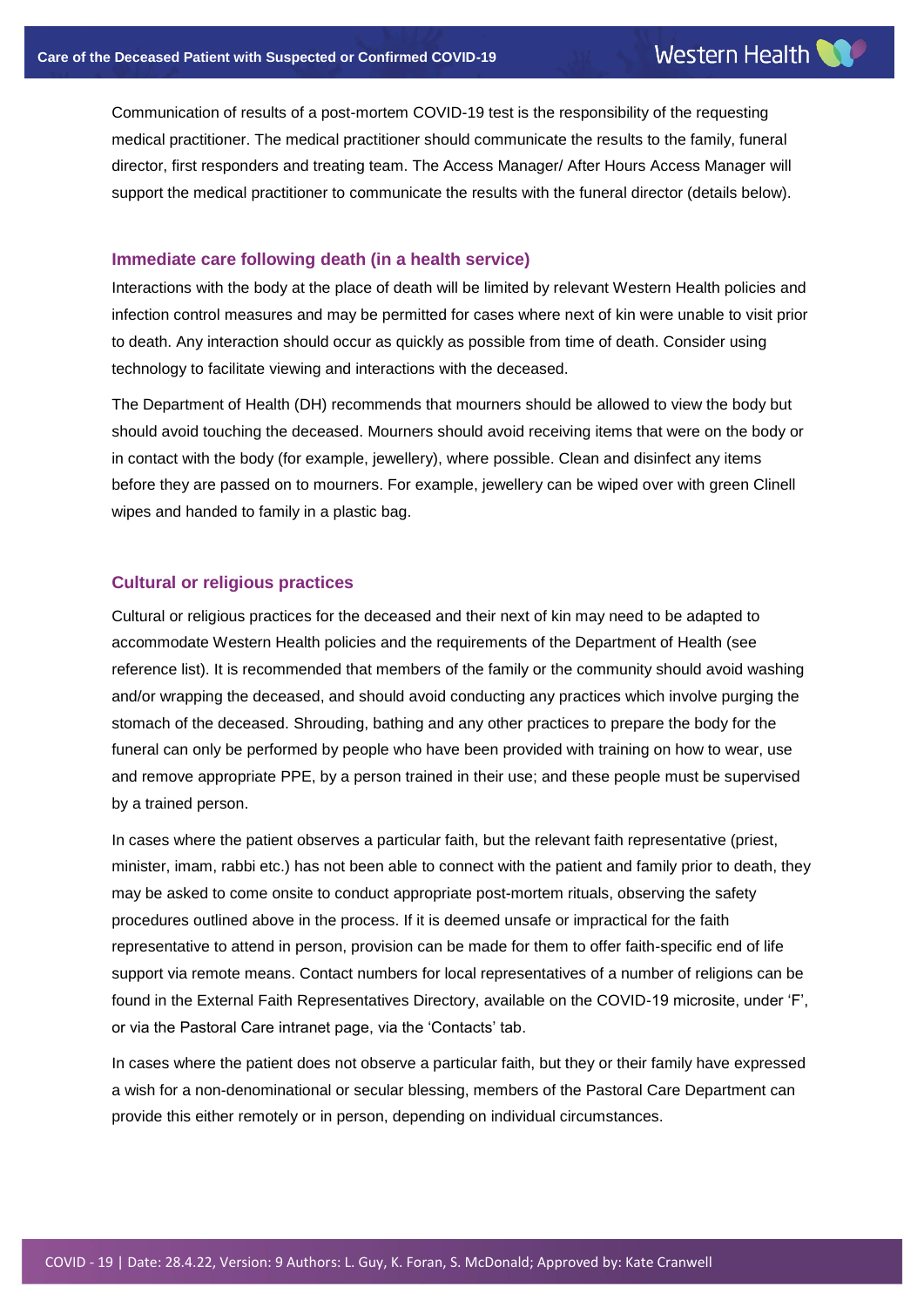The Islamic Council of Victoria stipulates that post mortem procedures for Muslim patients, must be adapted to allow for COVID-19 safety measures, for example, the ritual washing of the body, or Tayammum (purification of the body using sand) must be performed *over* the sealed body bag, and the usual practice of bodies not being left unaccompanied prior to burial is currently suspended to allow for the safety of all concerned.

Where possible, the bodies of deceased Buddhists should be prepared for transfer in silence, and with a minimum of disturbance.

### **Preparation of the body**

Care of the deceased following death in the hospital should follow Western Health's 'Death of a Patient' procedure. Use the same level of infection prevention and control precautions to manage a deceased person in place prior to their death. If extubation is required, and there is a risk of generating aerosols, use a P2/N95 respirator as well as a long-sleeved gown, gloves and eye protection. Extubation should not be conducted if the patient is being sent to the coroner.

Store the body of a deceased person with suspected or confirmed COVID-19 in **one leak-resistant body bag** clearly labelled as containing COVID-19, such as '*Risk of COVID-19 – Handle with care'*. If there are excessive body fluids, use two leak-resistant body bags.

Conduct identification checks at the time of body preparation as the body bag should not be reopened once the body is inside.

Perform environmental decontamination as per routine cleaning and disinfection processes.

#### **Post mortem examination**

Cranwell

Post mortem examination processes should follow Western Health's 'Death of a Patient' procedure. Post mortem consent forms are accessible via FMIS.

### **Clarification of COVID-19 status**

Prior to commencing transfer of a deceased patient who is awaiting COVID-19 test results, the treating Doctor shall,

- Check whether the COVID-19 results are back. Results can be checked via EMR or by calling the pathology lab to see if pending results are available
- Contact the De-isolation Team on 8395 9048 if COVID alerts need addressing
- Document COVID-19 result in the EMR (positive, negative or pending)
- Verbally inform the patient's nurse and the nurse in charge
- Complete the death certificate with COVID-19 result recorded (positive, negative or suspected)
- If the results are positive for COVID-19, the Doctor shall notify DH of the death on 1300 651 160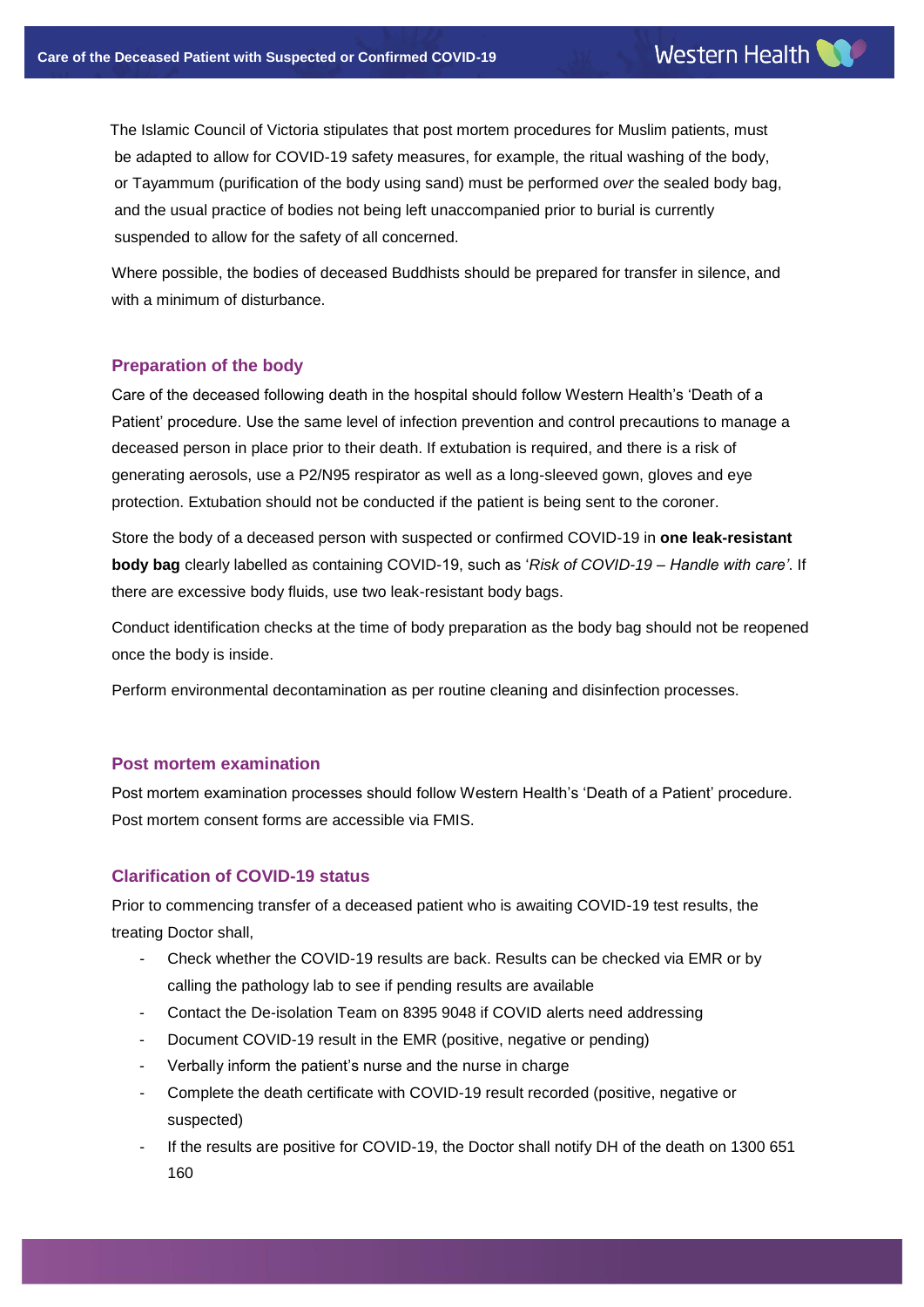The death does not need to be referred to the coroner unless required for other reasons.

## **Transfer of the deceased with positive or suspected COVID-19 to the mortuary**

**Sunshine Hospital, Williamstown Hospital and Footscray Hospital**

A nurse/midwife and patient services assistant or other, with PPE in situ, will transfer the deceased to the mortuary. On arrival to the mortuary, the nurse/midwife shall enter the patient's details in to the register and place a yellow dot on the Bradma label in the register denoting that the patient is on contact and droplet precautions. A box of sticky yellow dots will be on the desk in the mortuary - if they are not available please contact the After Hours Coordinator or Access Manager on duty.

The patient services assistant shall clean the mortuary trolley and trolley cover with Actichlor Plus following each patient transfer to the mortuary.

PSA and nursing staff accompanying the body to the mortuary must ensure they don and doff their PPE appropriately and perform hand hygiene prior to leaving the mortuary.

#### **Hazeldean Transition Care**

Hazeldean Transition Care does not have a mortuary. Therefore the deceased will remain in a single room until collected by the funeral director.

# **Preparation to release the deceased with positive or suspected COVID-19 to a funeral director**

**Sunshine Hospital, Williamstown Hospital and Footscray Hospital**

The funeral director will contact Western Health security regarding the plan to collect the deceased. If the patient is suspected COVID-19 security may recommend the funeral director contact the Quality Facilitator Pathology and Medical Imaging during business hours on ext 50529 or the After Hours Access Manager via switch (outside of business hours) to confirm COVID-19 status.

The Quality Facilitator or After-Hours Access Manager will:

- Check the medical record for the COVID-19 alert and COVID-19 pathology results.
- Contact the De-isolation team via email [RACDR@wh.org.au](mailto:RACDR@wh.org.au) or on 8395 9048 to review the patient's COVID status. Available to take calls and emails 24 hours per day.
- Inform the funeral director of COVID-19 status following this review.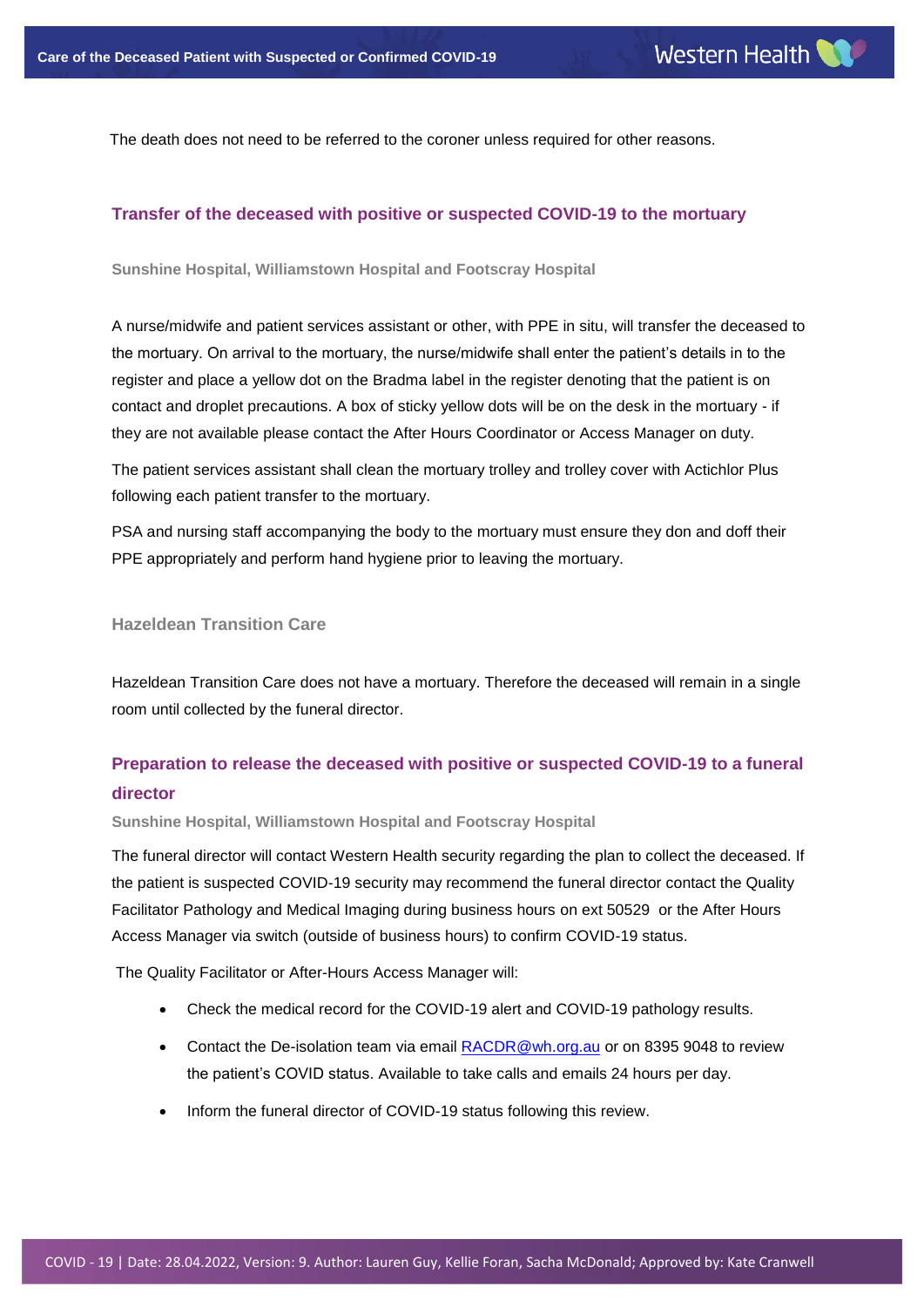#### **Hazeldean Transition Care**

Hazeldean Transition Care does not have security on site. Therefore the following people shall be contacted by the funeral director, Nurse Unit Manager or the Nurse In-Charge (within business hours) or After Hours Coordinator (outside of business hours). The Nurse Unit Manager, Nurse In-Charge or After Hours Coordinator will check Bossnet for the COVID-19 results. For deceased with a **positive COVID-19 result**, ongoing infection control precautions are required. For deceased with a **negative COVID-19** result the Access Manager or After Hours Access Manager shall contact the De-isolation team to clarify whether the deceased can be cleared of ongoing infection control precautions. COVID-19 status is communicated with the funeral director.

For deceased with ongoing **pending COVID-19 results** the Nurse Unit Manager, Nurse In-Charge or After Hours Coordinator will make the funeral director aware of ongoing pending COVID-19 status and the need for ongoing COVID-19 infection prevention precautions. The funeral director is made aware that they can make contact during business hours with the Nurse Unit Manager or Nurse In-Charge at a later point to follow up the status of pending results.

#### **Release of the deceased with positive or suspected COVID-19 to a funeral director**

Release of the deceased with positive or suspected COVID-19 to a funeral director should occur as per usual processes. However, PPE should be worn by anyone who has direct contact with the deceased (PPE requirements as outlined above). Anyone who does not need to have direct contact with the deceased should remain 1.5 metres away.

The funeral director shall provide their own PPE. However if they don't have their own PPE please contact the PSA in charge who will provide them with the required PPE. If it is outside of business hours at Williamstown Hospital, please contact the After Hours Access Manager who will provide the funeral director with the required PPE.

#### **Washing the deceased's clothes and personal bed linen**

Bed linen used by the deceased should be washed on the hottest setting items can withstand and managed in accordance with local policies.

Place clothing belonging to the deceased into a blue clothing bag for the family or friends to take home to be washed. Instruct the family or friends of the deceased to:

- wash their hands with soap and water after placing the clothing in the washing machine
- wash the clothing separately from other laundry, in hot water (60−90 degrees Celsius) and laundry detergent.
- dry the clothes separately from other laundry in a clothes dryer or hang them out to dry in full sunlight.